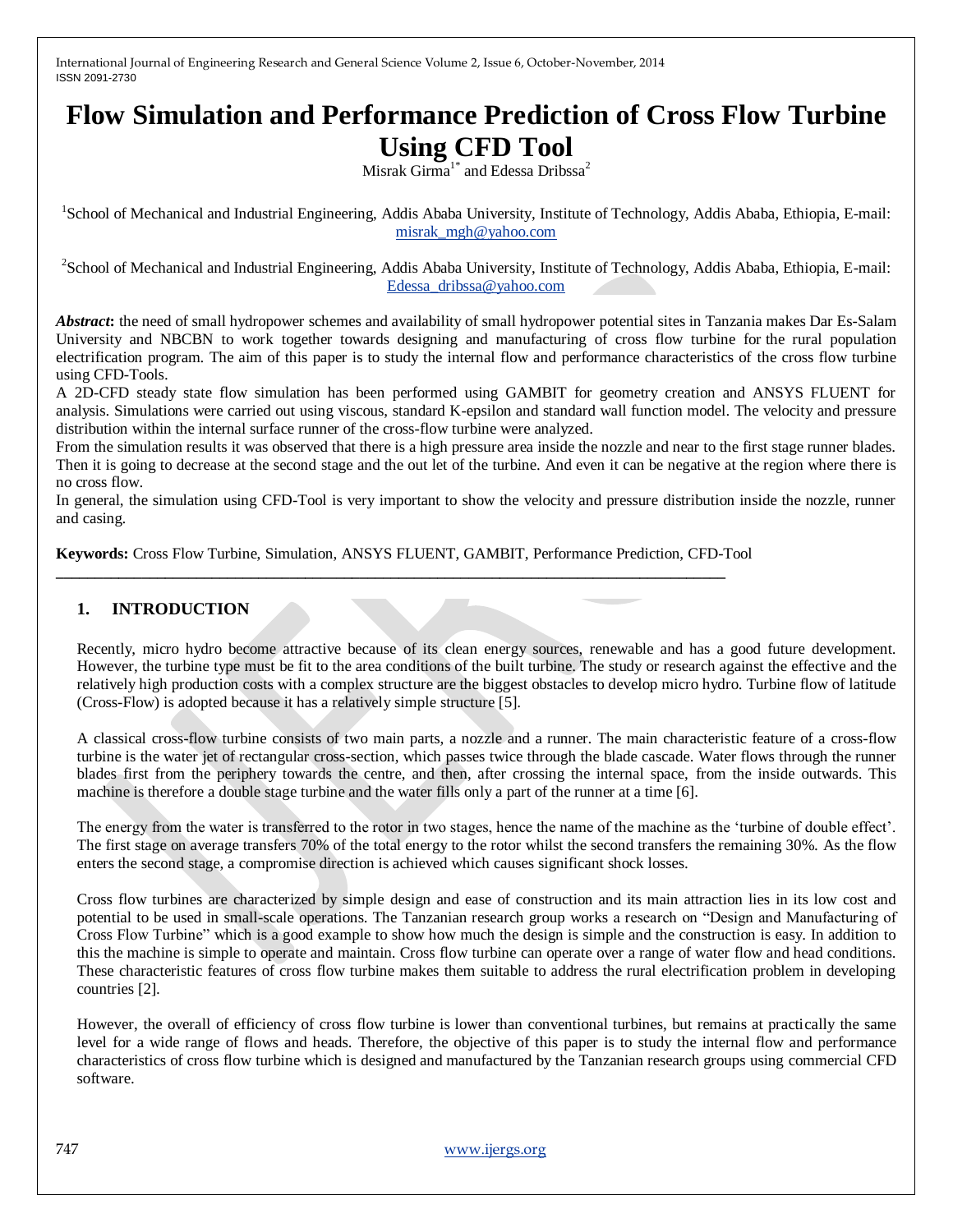# **2. LITERATURE REVIEW**

The cross flow turbine was originally designed and patented by the Australian engineer, in 1903. His work was further developed by Donat Banki and presented in a series of publications between 1917 and 1919. Banki work resulted in a theory of operation and experimental results indicating an efficiency of 80%. The popularity of the turbine increased after these publications, and it became known for its ability to be efficient at low head with a wide range of flow [6].

Many researchers have studied the flow and performance characteristics of cross flow turbines experimentally, theoretically and using CFD tools. Some of the studies /researches are reviewed here as follows:

Chiyembeke, Cuthbert and Torbjorn [7] they conduct a research on title "A Numerical Investigation of Flow Profile and Performance of A low cost Cross Flow Turbine" in 2014. This paper studied the flow profile in turbine at best efficiency point and at operating conditions that are away from best efficiency point, using numerical methods. And researchers numerically obtained flow pattern should positions where the flow gives maximum efficiency. According to this study, the researchers have got maximum efficiency 82% and they said that numerical method is a superior design tool for cross flow turbines.

Vincenzo, Costanza,Armando,Oreste and Tullio [8] they are focused on theoretical frame work for a sequential design of the turbine parameters, taking full advantage of recently expanded computational capability. To this aim, they describe two steps procedure for banki-michel parameter design. In the first step, some criteria design parameters were theoretically estimated, on the basis of some simplifying assumptions. In the second step, the influence of efficiency of the remaining design parameters was analyzed by means of CFD numerical testing. And they apply these new design procedures for a specific power plant, for a give design point. In this test case the turbine with 35 blades and an attack angle equal to 22º exhibited at the design point a high efficiency equal to 86 %.

Eve Cathrin Walseth [9] was conduct two different experiment to determine the flow pattern and torque transfer through the runner. A cross flow turbine manufactured by remote hydrolight in Afganistan was installed in The Waterpower Laboratory at The NTNU in September 2008 and efficiency measurement was performed on the turbine. A maximum efficiency of 78.6% was obtained at 5 meter head. The first experiment was to visualize the flow through the runner with use of the high speed camera. The second experiment measured the torque transfer to the runner by the use of strain gages. But the main objective was to determine the flow pattern and torque transfer through the runner.

In Tanzania, a research team at Daresalam University designed and manufactured a cross flow turbine. All the manufacturing process carried out at TDTC workshop with the exception of the standard parts such as bearings, bolts & nuts e.t.c. which were purchased. Manufacturing can be carried out by a team of three or four people, consisting of a trained mechanic, a skilled worker trained on the job, and semi skilled helper. Unfortunately, they have very limited resource to conduct performance test of the turbine, therefore only two simple experimental tests conducted but it is not satisfactory.

Therefore, this paper deals with the analysis of flow field through the cross flow turbine which is manufactured by research team at Darussalam University and predict its performance characteristics using commercial CFD software (Ansys Fluent).

# **3. DESCRIPTION OF CROSS FLOW TURBINE**

## *A. Hydraulic Parameter and Operation Principle*

The main characteristic of the Cross-Flow turbine is the water jet of rectangular cross-section which passes twice through the rotor blades -arranged at the periphery of the cylindrical rotor - perpendicular to the rotor shaft. The water flows through the blades first from the periphery towards the centre and then, after crossing the open space inside the runner, from the inside outwards. Energy conversion takes place twice; first upon impingement of water on the blades upon entry, and then when water strikes the blades upon exit from the runner [2].

Cross-Flow turbines may be applied over a head range from less than 2 m to more than 100 m (Ossberger has supplied turbines for heads up to 250 m). A large variety of flow rates may be accommodated with a constant diameter runner, by varying the inlet and runner width. This makes it possible to reduce the need for tooling, jigs and fixtures in manufacture considerably. Ratios of rotor width/diameter is normally from 0.2 to 4.5 have been made. For wide rotors, supporting discs (intermediate discs) welded to the shaft at equal intervals prevent the blades from bending [2].

The effective head driving the Cross-Flow turbine runner can be increased by inducing a partial vacuum inside the casing. This is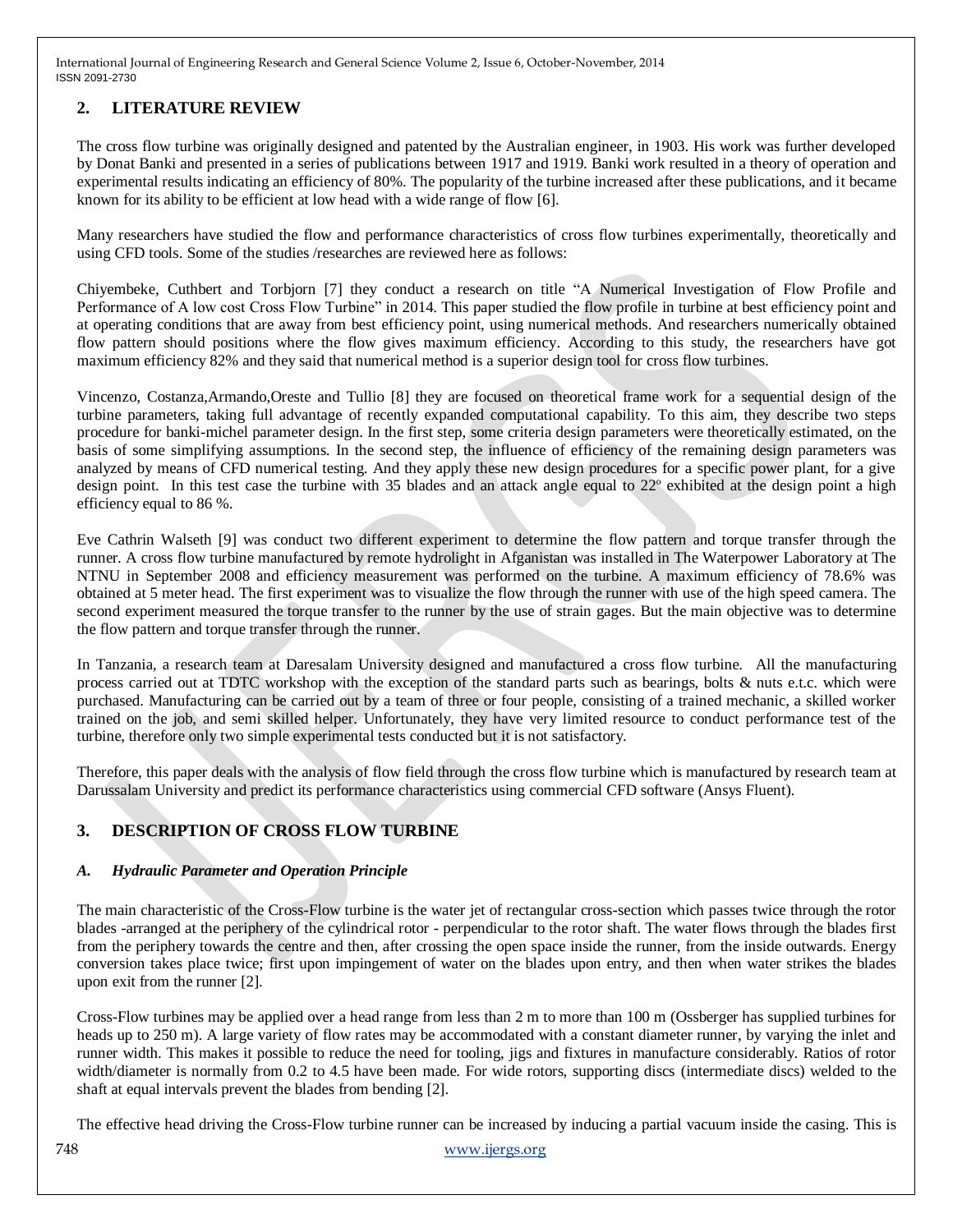done by fitting a draft tube below the runner which remains full of tail water at all time. Any decrease in the level creates a greater vacuum which is limited by an air- bleed valve in the casing. Careful design of the valves and casing is necessary to avoid conditions where water might back up and submerge the runner. This principle is in fact applicable to other impulse type of turbines but is not used in practice on any other than the cross flow; It has additional advantage of reducing the spray around the bearing by rending suck air into the machine [2].

#### *B. Sizing of Main Elements*

Table 1 below summarizes the different parts of the cross flow turbine and its sizes which is manufactured by a research team at Daresalam University.

| TADLE I: CROSS FLOW TURBINE DIAMENSION |                      |
|----------------------------------------|----------------------|
| <b>Parameter</b>                       | <b>Specification</b> |
| <b>Runner Diameter</b>                 | 230mm                |
| Runner Width                           | $200$ mm             |
| No. of Blade                           | 30                   |
| <b>Entry Angle</b>                     | 16 degree            |
| <b>Shaft Speed</b>                     | 354 rpm              |
| Nozzle Width                           | 180 mm               |
| <b>Power Calculated</b>                | 2.5Kw                |
| jet velocity                           | $9.7 \text{ m/s}$    |
| Nozzle Arc                             | 73                   |
| overall dimensions                     | 523X343X520          |
| Area of the jet                        | 0.00824m2            |
| Bearing                                | <b>SKF 62206C</b>    |
| source: Wakati (2010)                  |                      |

# **TABLE 1: CROSS FLOW TURBINE DIAMENSION**

# **4. NUMERICAL ANALYSIS OF FLOW THROUGH THE TURBINE**

General purposes of numerical computation of the flow through cross flow turbines included determination of the fields of pressure and velocity. The analysis was conducted on two dimensional models in the whole area of flow –from the inlet stub pipe to the outflow part of turbine. Computations in the third (axial) dimension were omitted because of the invariability of the flow channel geometry in this direction. This step decreased somehow the accuracy of the results, but on the other hand reduced substantially the time of calculations. The analysis was performed using the ANSYS Fluent solver, which is based on the finite volume method.

## *A. Grid Generation*

In the process of grid generation one software tools were used. The Gambit software was applied to build the initial geometry of the turbine and to generate the Grid. In the whole area of flow, triangular mesh is used. This decision resulted from substantial deformations of the structural grid in many crucial areas of the flow field. In the areas of higher gradients of analyzed parameters, higher density of the grid was used to obtain the acceptable level of solution.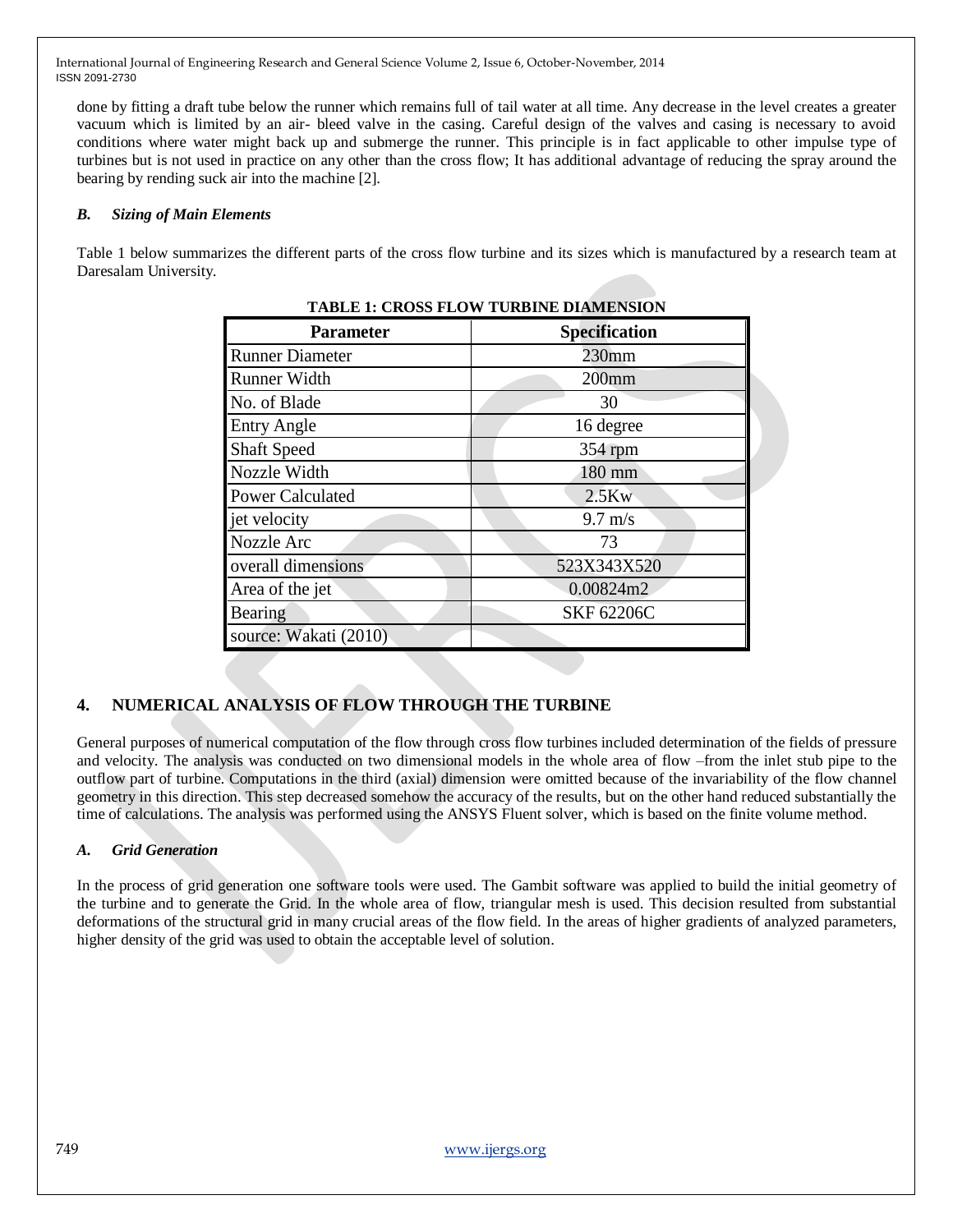

Fig. 1 Cross Flow Turbine Meshing

#### *B. Boundary Conditions*

Velocity inlet boundary conditions were used to define the fluid velocity at the flow inlet. In the incompressible flow, the inlet total pressure and the static pressure are related to the inlet velocity by Bernoulli"s equation. Hence, the velocity magnitude and the mass flow rate could be assigned at the inlet boundary. Outflow boundary condition was defined at the outflow of the turbines.

#### *C. Flow field in the rotating elements of the turbine*

To analyze the flow in the rotating elements of the turbine, the Fluent Moving Reference Frame option was used. The calculations were performed in the domain moving with the runner. In this case, the flow was referred to the rotating frame of reference, which simplified the analysis. As no averaging process of the inflow parameters at the interface between the rotating and stationary zone was applied, computations were performed in the entire flow field.

#### *D. Turbulence model*

In the computation process the Renormalization Group (RNG) k-" Turbulence Model was used. Unlike the standard k-" model, the RNG-based k-" turbulence model is derived from the instantaneous Navier Stokes equations. The idea of this model is to eliminate the direct influence of small-scale eddies through some mathematical procedures. This treatment reduces computational requirements for solving the system of Navier-Stokes equations. In the presented examples the turbulence intensity and hydraulic diameters were used to describe the parameters of the model.

#### **5. RESULTAND DISCUSSION**

#### **A. Introduction**

The results of the analysis in ANSYS FLUENT can be shown by using graphical displays and numerical outputs. They are used to investigate the internal flow characteristics of cross flow turbine. The outputs here are to illustrate graphical displays and numerical outputs for a 2-D model of cross flow turbine. The graphical outputs can be displayed either in two dimensional (x-y) plots or in contour plot. In this chapter the graphical displays are shown and the performance characteristics of the cross flow turbine are also plotted using MatLab after processing the numerical results obtained from Fluent Analysis.

#### **B. Graphical Display**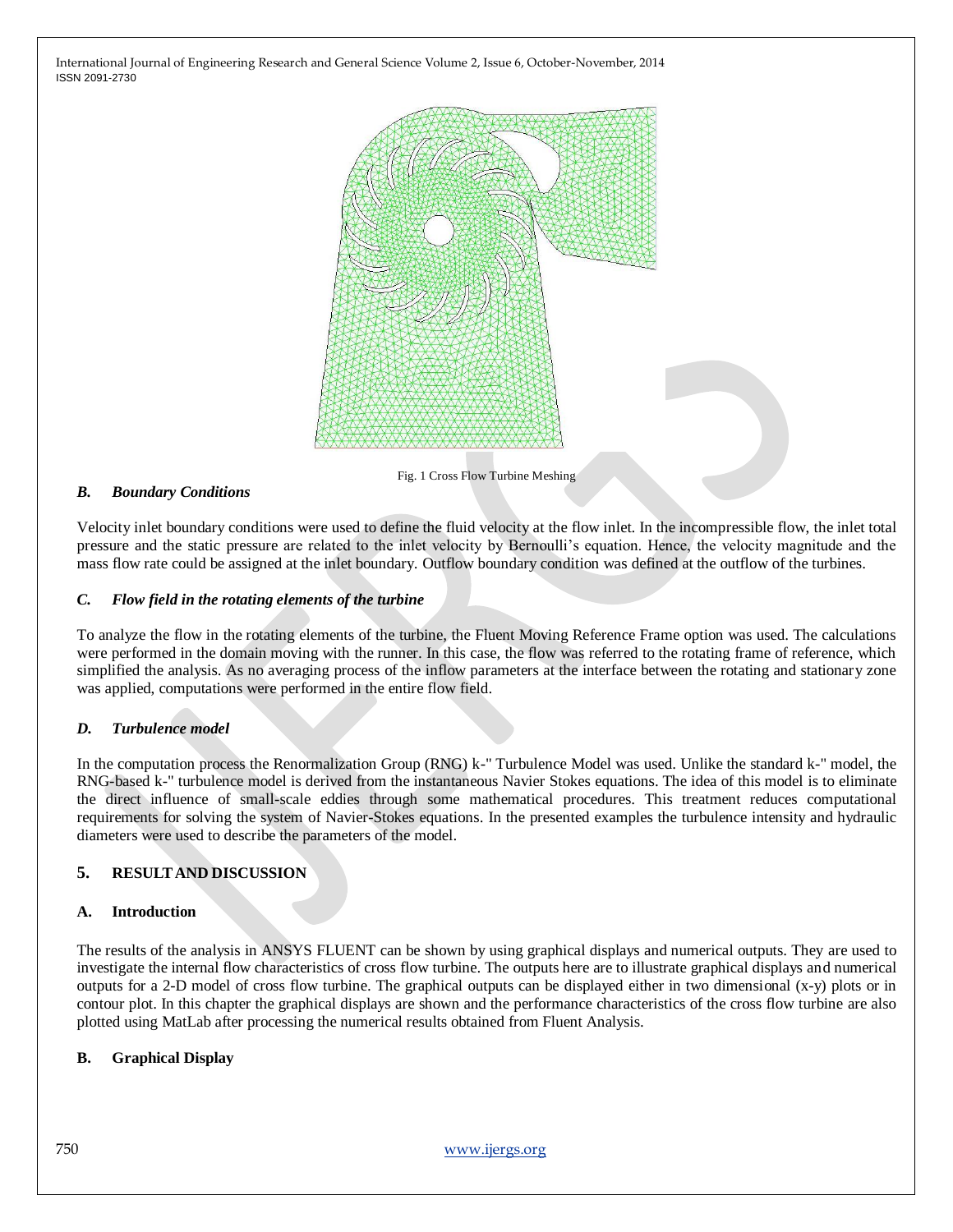The overall flow pattern in cross flow turbines can be clearly seen in graphical displays. The necessary graphical displays for flow in cross flow turbine are velocity vector colored by velocity magnitude, contour of static pressure, contour of velocity magnitude, and Tangential velocity, are shown below.



*Fig. 2 Velocity Vector Colored by Velocity Magnitude*

*Figure 2 show the velocity vector colored by velocity magnitudes of cross flow turbine. The velocity magnitude is constant at the inlet of the nozzle and it is going to increases inside nozzle. The flow inside the nozzle is guide by the guide vane towards the runner blade at which the velocity becomes high.* 



*Fig. 3 Contours of Velocity Magnitude*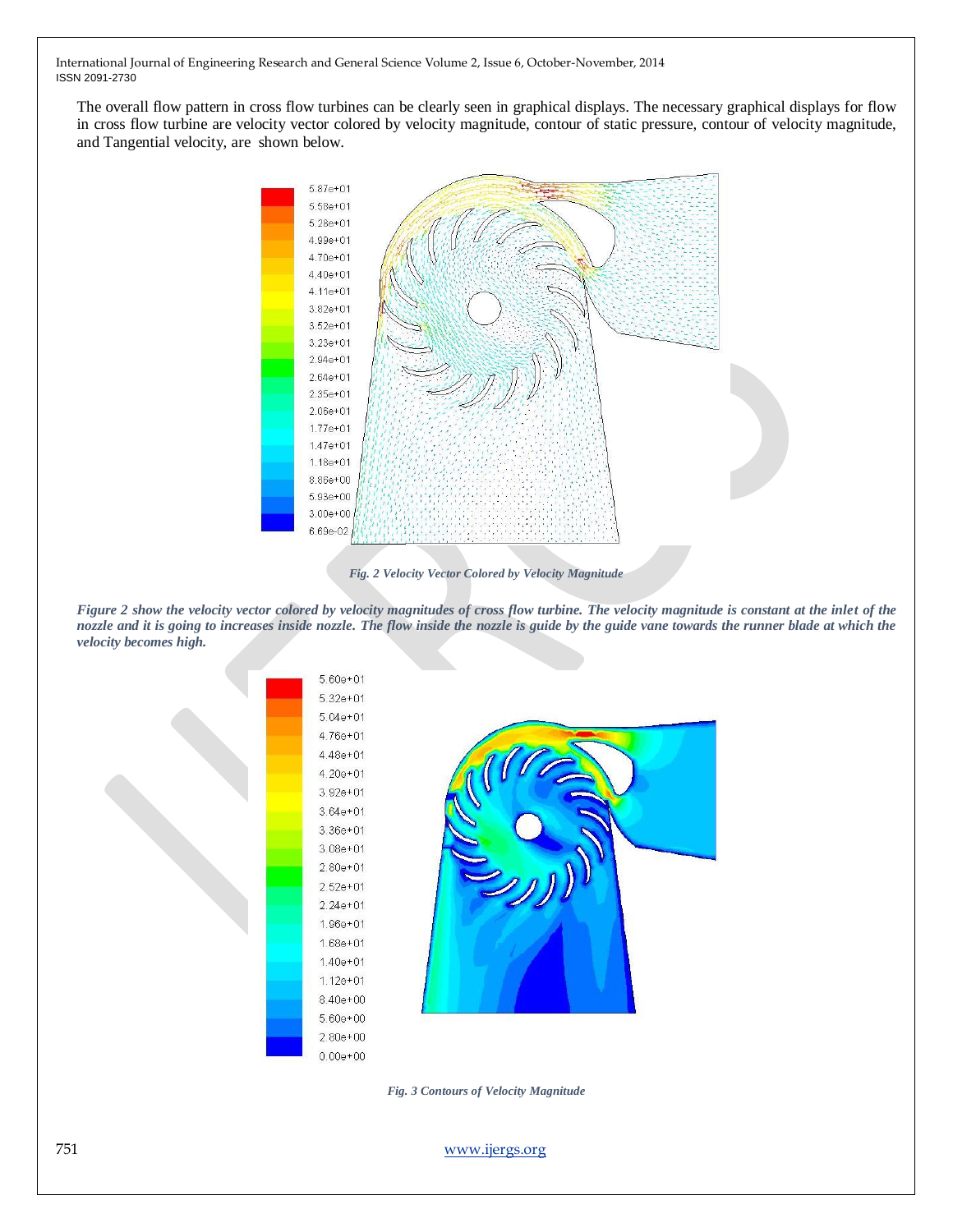

#### *Fig. 4 Contour of Static Pressure*

Figure 4 shows contour plot of static Pressure of cross flow turbine. According to the above figure the static pressure is maximum inside the nozzle at the inlet area and minimum at the outlet of the turbine or discharge area. The static pressure on runner blade is also divided in to two regions. The first region is called stage one in which the static pressure is with a certain value and the second one is stage two in which the static pressure is lease than stage one.



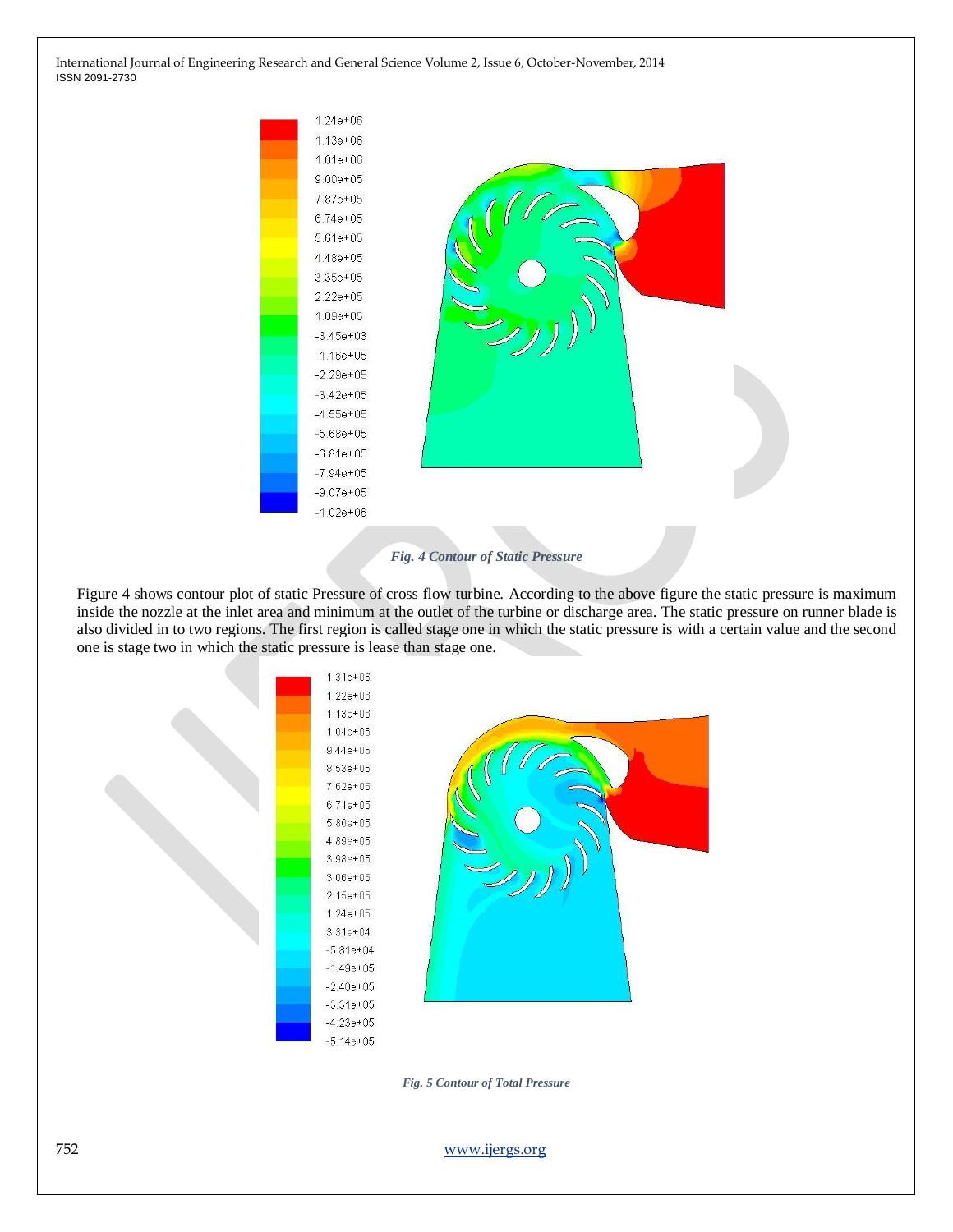Figure 5 Show contour of Total pressure of cross flow turbine. The total pressure is high inside the nozzle area. And it's going to decrease in the first and second stage of the runner blade. According to the above figure the pressure is negative at the blade in which there is any cross flow.

#### **C. Numerical Result**

After convergence is reached printed quantitative results like flux balances, moments and surface integrated quantities are taken for the evaluation of design parameters. Reports of area-weighted average field variables on inlet and outlet surfaces, mass flow rate on inlet and outlet surfaces and moment about center (0, 0, 0) are illustrated below.

Area-weighted average field variables are the average value of field variables on inlet and outlet surfaces. They are computed by dividing the summation of the product of the selected field variable and facet area by the total area of the surface.

The total moment vector about center  $(0, 0, 0)$  is computed by summing the pressure and viscous moment vectors on the impeller wall. The z-component of total moment is then taken for the evaluation of shaft power.

The volume flow rate through the inlet and outlet boundaries is also computed by FLUENT. As described in the previous chapter there should be a volume flow rate balance at the inlet and out let boundaries.

# *6. EVALUATION OF PERFORMANCE CHARACTERISTICS OF THE TURBINE*

Dimensional and non dimensional design parameters i.e. Head Coefficient, Flow Coefficient, power Coefficient, Head, Power and Hydraulic efficiency are evaluated from the numerical output results of ANSYS FLUENT. These parameters are used to compare the performance characteristics of different turbine models.

Both the operating characteristics and the non-dimensional characteristics are plotted after processing the numerical results from Fluent using Mat-lab.

Operating characteristics are plotted after processing the numerical results from Fluent using Mat-lab.



#### *Flow Rate Vs. Head Curve for Cross Flow Turbine*

Fig. 6 Performance Curve of Cross Flow Turbine ( Head vs Flow Rate)

Figure 6 shows the variation of head with flow rate. Theoretically it is expected that the head goes on increasing as the flow rate increases because the head is the difference in height between the intake and the turbine.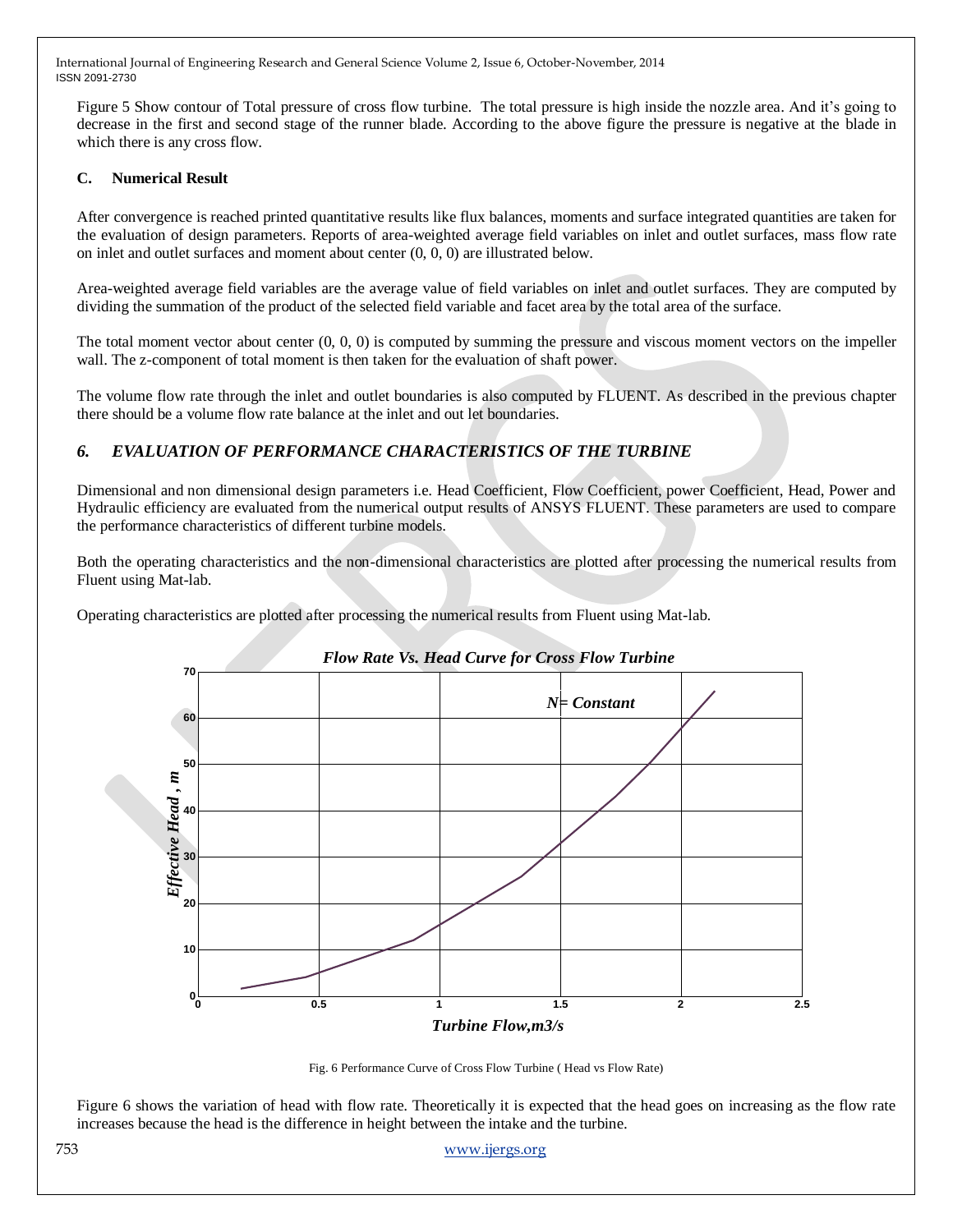



Figure 7 show as the variation of Efficiency vs. flow rate, According to figure 7 the efficiency is maximum at 0.42m3/s after that the efficiency is dropped as the flow rate is increased.





According to figure 7 effective head and shaft speed are directly proportional, as the head increase the possible shaft speed also increase.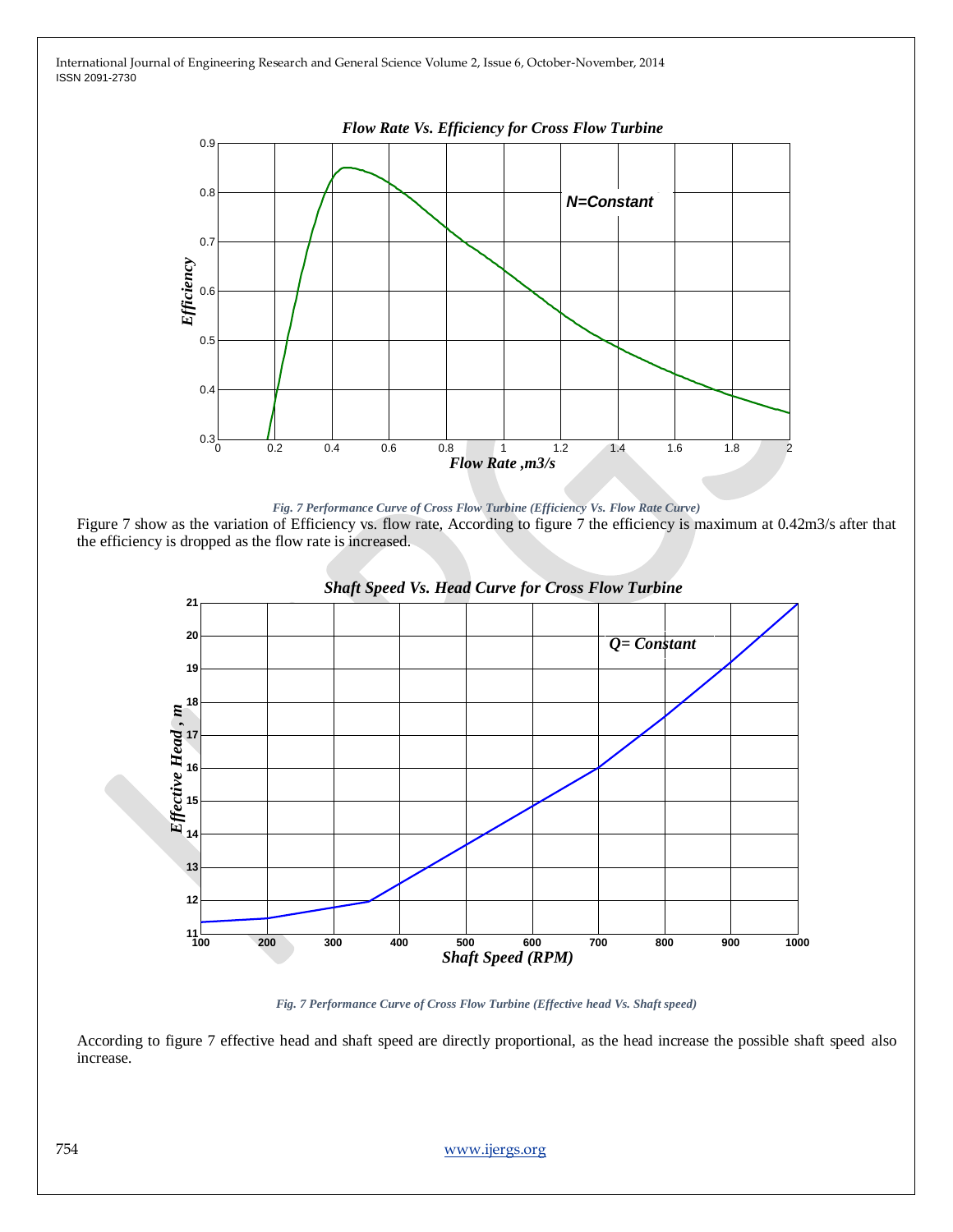

Fig. 8 Performance Curve of Cross Flow Turbine (Torque Vs. Shaft Speed)

As we have seen from figure 8 torque and shaft speed are inversely proportional, b/s as the shaft speed increases the torque produced is going to decrease.



Fig. 9 performance curve of cross flow turbine (Efficiency Vs. Shaft Speed)

The above figure indicates that the maximum efficiency is occurring at 700 RPM at constant Q.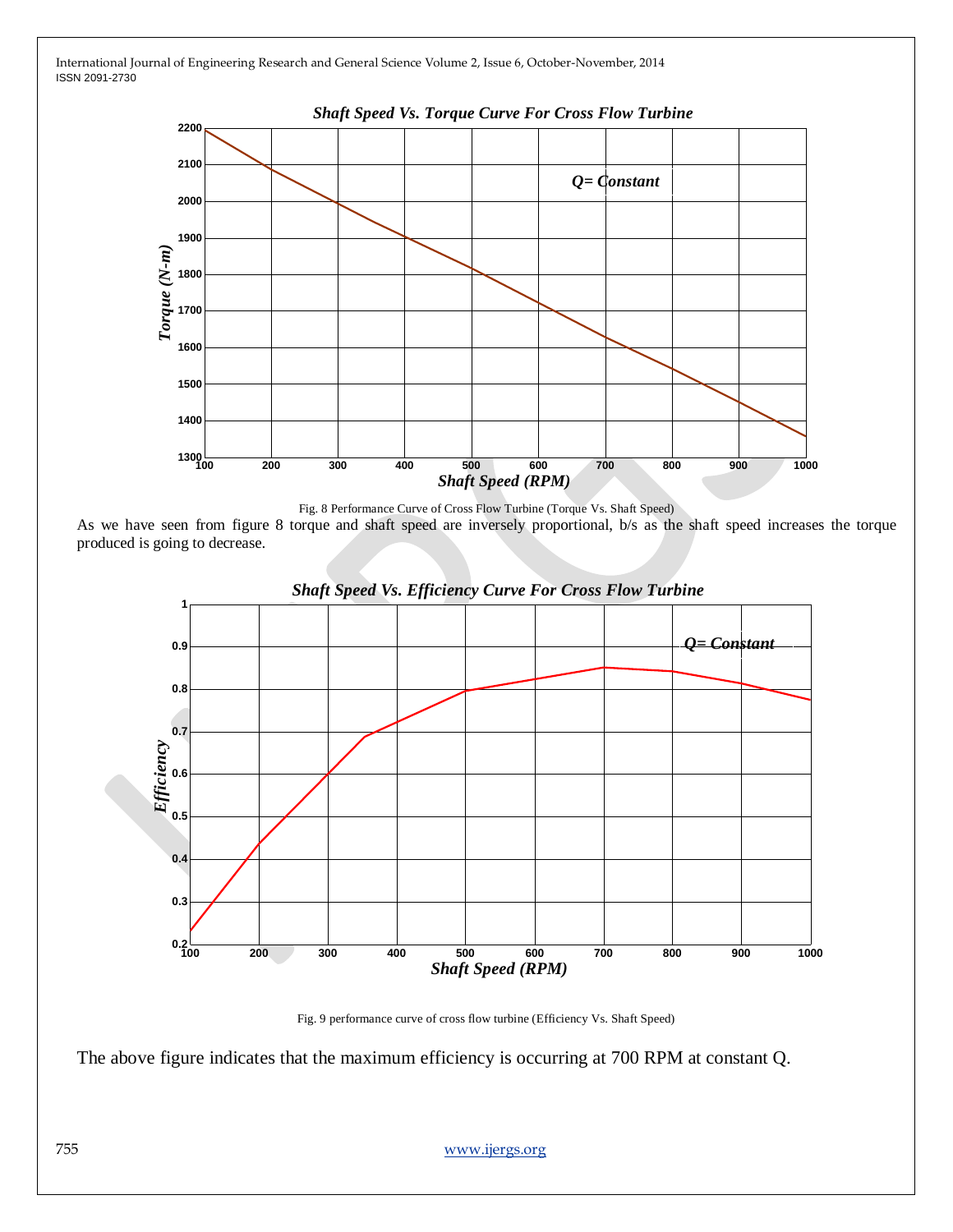

*Fig. 5 Performance Curve of Cross Flow Turbine (Head and Efficiency Vs. Flow Rate)*

# **CONCLUSION**

In this study a steady state CFD analysis of a 2-D model of forward curved 18 blades cross flow turbine is carried out. The contour and vector plot of pressure and velocity distributions in the flow passage are displayed. And the operating characteristics of the turbine are also computed from fluent numerical results. Different performance curves for the Darussalam University cross flow turbine are plotted using Mat-lab program by analyzing the numerical results from Fluent.

From the study it was observed that there is a high pressure area inside the nozzle and near to the first stage runner blades. Then it is going to decrease at the second stage and out let of the turbine. And even it can be negative at the region where there is no cross flow.

The flow velocity at the inlet of the nozzle is constant and it is going to increase inside the nozzle nearer to the first stage runner blades and then going to decrease at the second stage out let of the turbine. The static pressure also dropped after the flow passes the first stage regions and it becomes negative at the region in which there is no any cross flow.

## **REFERENCE**

- [1] Vincenzo Sammartano<sup>1</sup>,\*, Costanza Aricò<sup>1</sup>, Armando Carravetta<sup>2</sup>, Oreste Fecarotta<sup>2</sup> and Tullio Tucciarelli<sup>1</sup>, Cross flow (*Banki-Michell) Optimal Design by Computational Fluid Dynamics Testing and Hydrodynamic Analysis,* ISSN 1996-1073, *Energies* 2013, *6*, 2362-2385; doi:10.3390/en6052362.
- [2] Felix Mtalo, Ramadhani Wakati, A.Towo, Sibilike K.Makhanu, Omar Munyaneza and Biniyam Abate, *Design and Fabrication of Cross Flow Turbine*, Nile basin Capacity Buliding Network (NBCBN-SEC) Office, 2010.
- [3] Bilal Abdullah Nasir ,*Design of High Efficiency Cross-Flow Turbine for Hydro-Power Plant,* International Journal of Engineering and Advanced Technology (IJEAT) ISSN: 2249 – 8958, Volume-2, Issue-3, February 2013.
- [4] Mohammad Durali, *Design of Small Water Turbine for Farms and Small Communities*, Massachusetts Institute of Technology may 10, 1976.
- [5] Jusuf Haurissa, Slamet Wahyudi, Yudy Surya Irawan, Rudy Soenoko. *The Cross Flow Turbine Behavior towards the Turbine Rotation Quality, Efficiency, and Generated Power.* Mechanical Engineering Doctorate Program, University of Brawijaya and Mechanical Engineering, Jayapura Science and Technology University, Jl. Raya Sentani Padang Bulan-Jayapura. Mechanical Engineering, University of Brawijaya, Jl. MT. Haryono 167, Malang. (INDONESIA).
- [6] Jusuf Haurissa, Slamet Wahyudi, Yudy Surya Irawan, Rudy Soenoko. *The Cross Flow Turbine Behavior towards the Turbine Rotation Quality, Efficiency, and Generated Power.* Mechanical Engineering Doctorate Program, University of Brawijaya and Mechanical Engineering, Jayapura Science and Technology University, Jl. Raya Sentani Padang Bulan-Jayapura. Mechanical Engineering, University of Brawijaya, Jl. MT. Haryono 167, Malang. (INDONESIA).